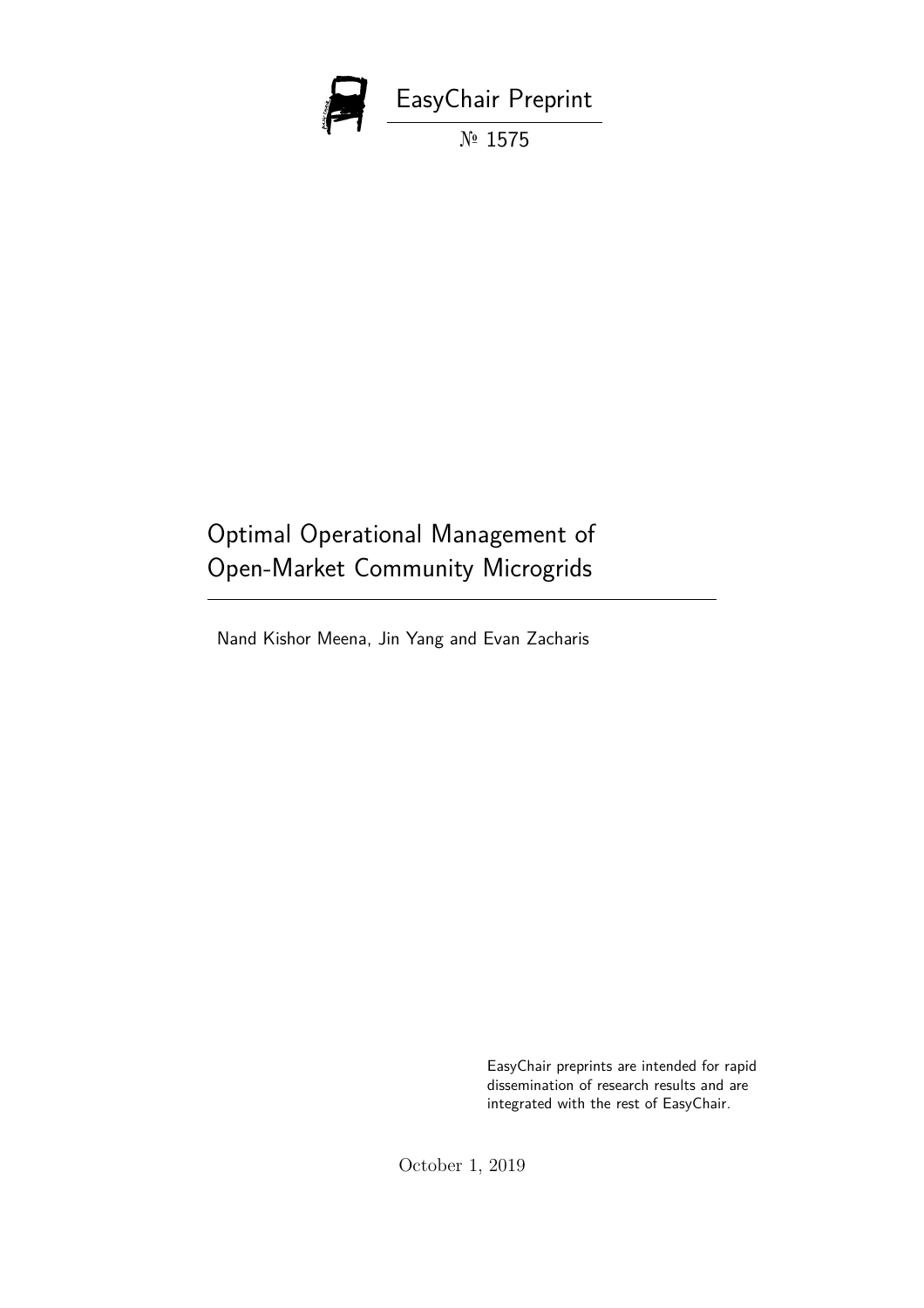# Optimal Planning and Operational Management of Open-Market Community **Microgrids**

Nand K. Meena<sup>a</sup>, Jin Yang<sup>a,</sup>, Evan Zacharis<sup>b</sup>

*<sup>a</sup>School of Engineering and Applied Science, Aston University, Birmingham, B4 7ET, United Kingdom <sup>b</sup>Hypertech SA ,32 Perikleous st., Halandri, Attica, Greece*

## Abstract

In this article, a new business model comprising multiple stakeholders is proposed to develop a frame for future flexible retail energy market in community microgrids. The microgrid comprises multiple and different distributed energy resources (DERs) such as renewable generation units, battery energy storage systems (BESSs), and micro diesel engines (MDE), to minimize daily operational costs of the system. To solve the defined complex optimization model, some operational strategies are proposed and then genetic algorithm is adopted to determine the hourly optimal power dispatch. The case study shows that the proposed model minimizes the daily operating cost of the community system effectively.

*Keywords:* Artificial intelligence; battery energy storage system; genetic algorithm; microgrids; renewables;

#### 1. Introduction

The increasing global energy crisis, greenhouse gas emission, and limiting conventional energy resources are proliferating the integration of renewables in modern power systems. Furthermore, the huge investment and rightof-way problems of high voltage transmission lines in vertically integrated traditional power system have prompted restructuring and deregulation of modern power industry. Nowadays, various distributed energy resources (DERs) are integrated into distribution systems in order to achieve various techno-economic and social benefits. The commonly accepted DERs can include distributed generations (DGs), battery energy storage systems (BESSs), electric vehicles, superconducting magnetic energy storage systems etc. The optimal integration of DERs minimizes power/energy loss [\[1,](#page-7-0) [2,](#page-7-1) [3\]](#page-7-2), emission [\[4,](#page-7-3) [5\]](#page-7-4), node voltage deviation [\[2,](#page-7-1) [3\]](#page-7-2), cost of network up-gradation, investment and various operating costs while improving reliability  $[6]$  and stability  $[1, 2, 3]$  $[1, 2, 3]$  $[1, 2, 3]$  $[1, 2, 3]$  $[1, 2, 3]$  of the system.

The growing interest in renewables, controllable loads & switches, and BESSs along with several advancements in information and communication technologies have led to the concept of microgrid. The microgrids can be designed, with the inclusion of local available energy resources, in order to improve the efficiency, reliability and resiliency of distribution systems [\[7,](#page-7-6) [8\]](#page-7-7). The increasing possibilities of revenue generation from microgrids, beyond reliability and resiliency, is contributing to the rise of third-party and mixed-ownership models in distribution systems. The electricity regulators from all across the globe are promoting the mixed models while ensuring that the electricity retail market works in the interests of consumers [\[9\]](#page-7-8). Generally, they are doing this by monitoring the market and, where necessary, taking action to strengthen healthy competition or enforce the rules with which suppliers must comply. These models have prompted the growth of prosumers (producer and consumer) in community microgrids in which consumers can also participate into retail electricity markets in order to optimize their energy bills.

In literature, various community microgrid models [\[7,](#page-7-6) [10,](#page-7-9) [11\]](#page-7-10) and optimization frameworks [\[8,](#page-7-7) [12,](#page-7-11) [13\]](#page-7-12) have been developed, aiming to maximize the techno-economic benefits of different stakeholders. Some energy prosumers based business models are also developed [\[14\]](#page-7-13). In order to optimize the local energy generation among consumers, some peer-to-peer energy trading models are also suggested in [\[15,](#page-7-14) [16,](#page-7-15) [17,](#page-7-16) [18\]](#page-7-17). Generally, various planning and operation management models have been proposed in existing literature assuming that initial investments are done either by utilities/consumer or sometimes third parties. However, a combined business model of community microgrid retail energy market, comprised of multiple stakeholders facilitating time of use (ToU), feed-in tariff (FIT), and fixed price (FP) has to be investigated.

*Preprint submitted to Elsevier September 1, 2018*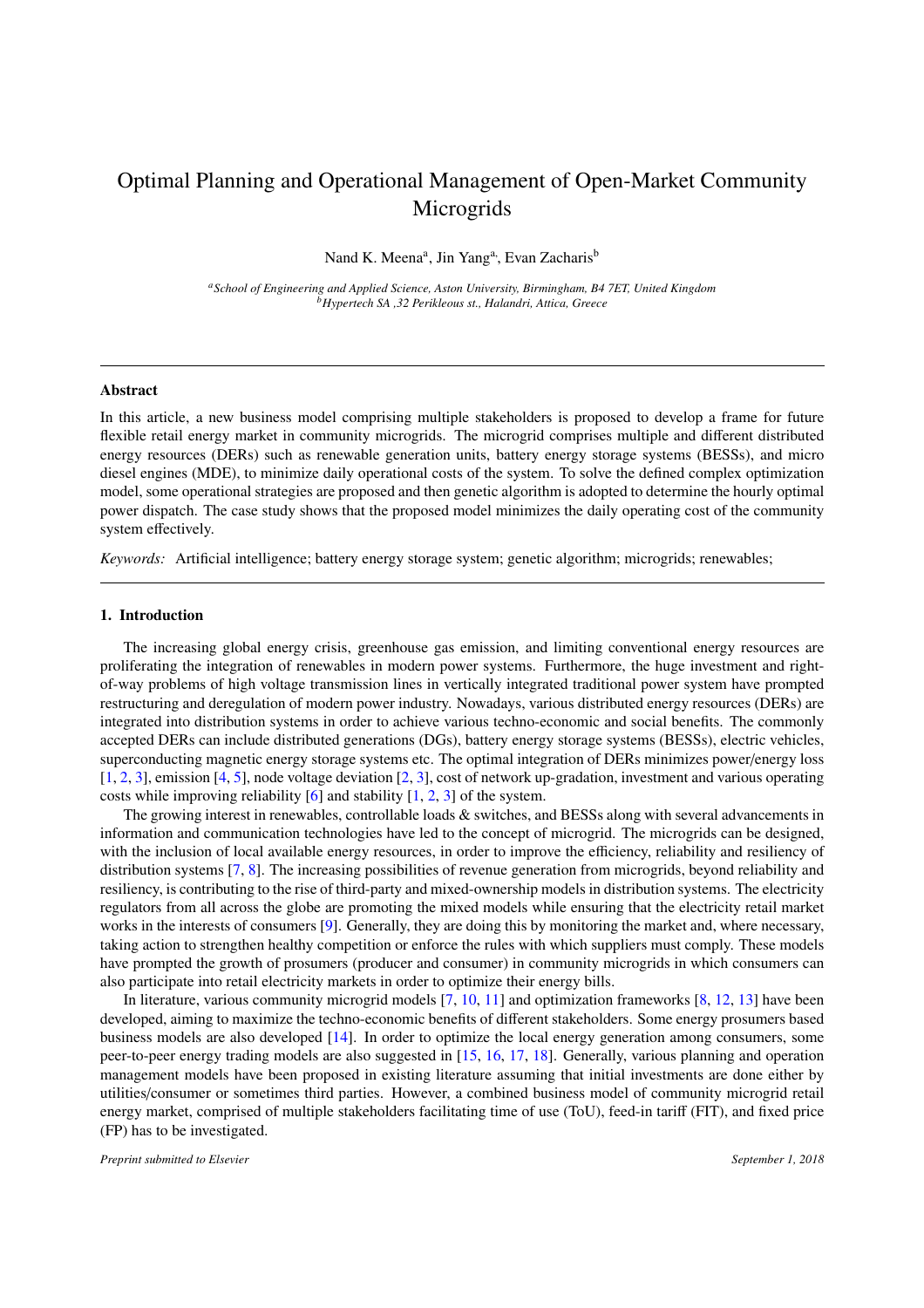In this paper, a new optimization framework is developed for optimal planning and operational management of community microgrids. Multiple DERs, managed by different stakeholders, has been considered such as roof-top solar panels (RSPs), BESSs, and MDE, to minimize daily operating costs of community microgrid. A combined model considering ToU, FITs and FPs is proposed in which each DER owner will sell the power to community microgrid either on FP, FIT, or as per the ToU. In this open market model, each customer would have an opportunity of cost effective and reliable supplier selection. To solve the proposed complex optimization model, genetic algorithm (GA) is adopted to determine the hourly optimal supplier selection followed by power dispatch. The case study shows that the proposed model minimizes the daily operating cost of the community system effectively while maximizing the benefits of multiple stakeholders.

#### <span id="page-2-1"></span>2. Proposed optimization framework for retail energy market in community microgrids

In the existing deregulated environment of the power systems, the direct involvement of power consumers is rather limited due to technical and economic barriers. Generally, distribution network operators (DNOs) are the primary energy distributors therefore most end users have no sight on the actual Distribution Use of System (DUoS) and incurred costs are not reflected in electricity bills. The Office of gas and electricity market (Ofgem) in the UK is facilitating the openness of retail electricity market by introducing competitions [\[9\]](#page-7-8). Each customer has freedom of switching energy supplier as per the individuals' requirements and costs.

In the proposed community microgrid model, some of the ongoing policies of Ofgem, UK are adopted. The regulatory framework allows multiple stakeholders to participate in community based retail electricity markets by investing in different DERs such as RSPs, MDE and BESSs. A sample prototype of proposed model is shown in Fig. [1.](#page-2-0) Each DER owner and grid are selling energy to the community under one of the tariff structures among ToU, FITs and FPs. The smart energy management systems (SEMSs) deployed in each house has opportunity of switchover to any supplier as per the customer need and economics. All the SEMSs are having access to real-time or ToU energy price of utility. Similarly, the BESS owner is also having the option to charge the battery either from grid or RSPs based on the availability and tariffs. The objective of proposed model is to minimize the operating cost of residential



<span id="page-2-0"></span>Figure 1: Prototype of proposed community microgrid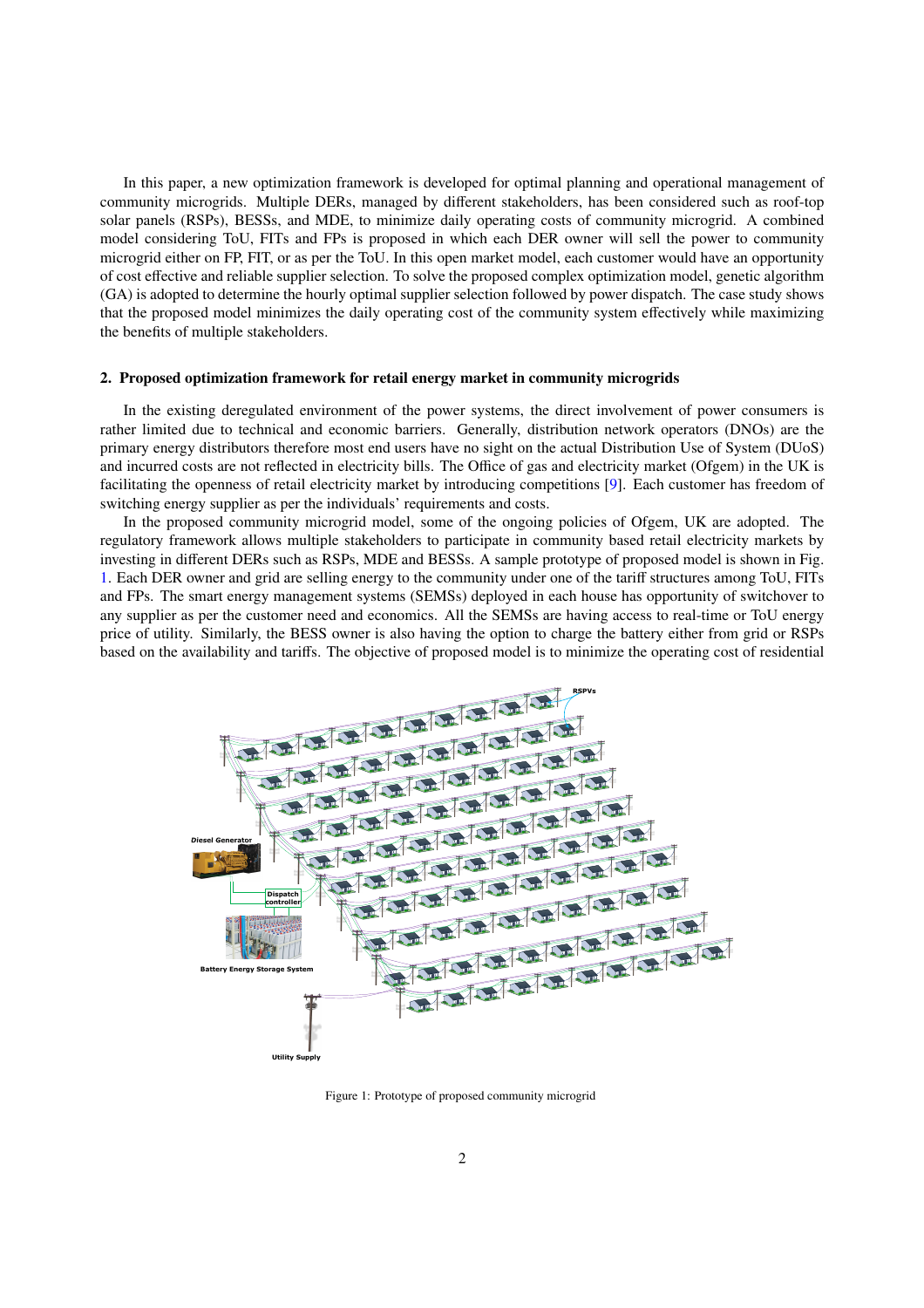community microgrids for a time-frame *T*, can be expressed as

$$
F = \sum_{t=1}^{T} \left[ \alpha(t) C_{grid}(t) + \beta(t) C_{der}(t) \right]
$$
 (1)

where,

$$
C_{der}(t) = \gamma(t)C_{rsp}(t) + \xi(t)C_{bess}(t) + \chi(t)C_{de}(t)
$$
\n(2)

<span id="page-3-0"></span>*subjected to*:

$$
p_{grid}(t) = \sum_{i=1}^{n_H} p_i^d(t) - p_{rsp}(t) + p_{bess}^{ch/disch}(t) - p_{de}(t) \qquad \forall \ t
$$
 (3)

$$
0 \le p_{de}(t) \le p_{de}^{rat} \qquad \qquad \forall \ t \tag{4}
$$

$$
p_{bess}^{disch}(t) \le p_{bess}(t) \le p_{bess}^{ch}(t) \qquad \forall \ t \tag{5}
$$

$$
\underline{E} \le E(t) \le \overline{E} \tag{6}
$$

$$
E(t) = E(t-1) + \eta_{bess} p_{bess}^{ch/disch}(t) \Big| W_{bess} \qquad \forall \ t \tag{7}
$$

<span id="page-3-1"></span>Equations [\(3\)](#page-3-0)–[\(7\)](#page-3-1) are expressing the power balance, diesel generator limits, BESS charging/discharging limits, SOC limits, and SOC balance constraints respectively. where,  $C_{grid}(t)$ ,  $C_{rsp}(t)$ ,  $C_{bess}(t)$ , and  $C_{de}(t)$  are representing the cost of power purchase from utility grid, RSP, BESS, and MDE respectively at time *t*.  $\alpha(t)$ ,  $\beta(t)$ ,  $\gamma(t)$ ,  $\xi(t)$ , and  $\chi(t)$  are the binary decision variables of power transaction from grid, microgrid, RSPs, BESS, and MDE respectively at time t. Here,  $p_i^d(t)$ ,  $p_{rsp}(t)$ ,  $p_{de}(t)$ ,  $p_{bess}(t)$ ,  $p_{bess}^{ch/disch}(t)$ , and  $E(t)$  are denoting the power demand of *i*th house, dispatch of RSPs, MDE, BESS, available limits of BESS dispatch, and available SOC at time *t* respectively. The parameters  $p_{de}^{rat}$ ,  $E$ ,  $\overline{E}$ ,  $\eta_{bess}$ ,  $W_{bess}$ , and  $n_H$ , are the rated capacity of MDE, minimum & maximum SOC limits of BESS, efficiency & rated capacity of BESS, and total number of houses in community respectively.

#### *2.1. Cost of power purchase from main-grid*

Traditionally, the utility grid is found to be the main source of power supply to the communities. The proposed residential community is also fed by a common distribution transformer. The cost of power purchase from the grid is expressed as

$$
C_{grid}(t) = p_{grid}(t) \times e_{grid}(t)
$$
\n(8)

here,  $p_{grid}(t)$  and  $e_{grid}(t)$  are denoting the power transaction and its price at time *t* respectively.

#### *2.2. Cost of power purchase from diesel generator*

The diesel or gas generators are considered as one of the alternatives during power outages, in-spite of high emission and running costs. However, it requires a small space and cost of installation with high ramp rate. Therefore, one MDE is also considered in proposed model and its running cost is expressed as

<span id="page-3-2"></span>
$$
C_{de}(t) = (a_0.P_{de}^{rat} + a_1.P_{de}(t)) \times e_{de}
$$
\n<sup>(9)</sup>

where,  $a_0$ ,  $a_1$ , and  $e_{de}$  are the intercept coefficient of fuel curve (units/hr/kW), slop of fuel curve (units/hr/kW), and per-unit diesel price respectively. The fuel price will vary with amount of power dispatch.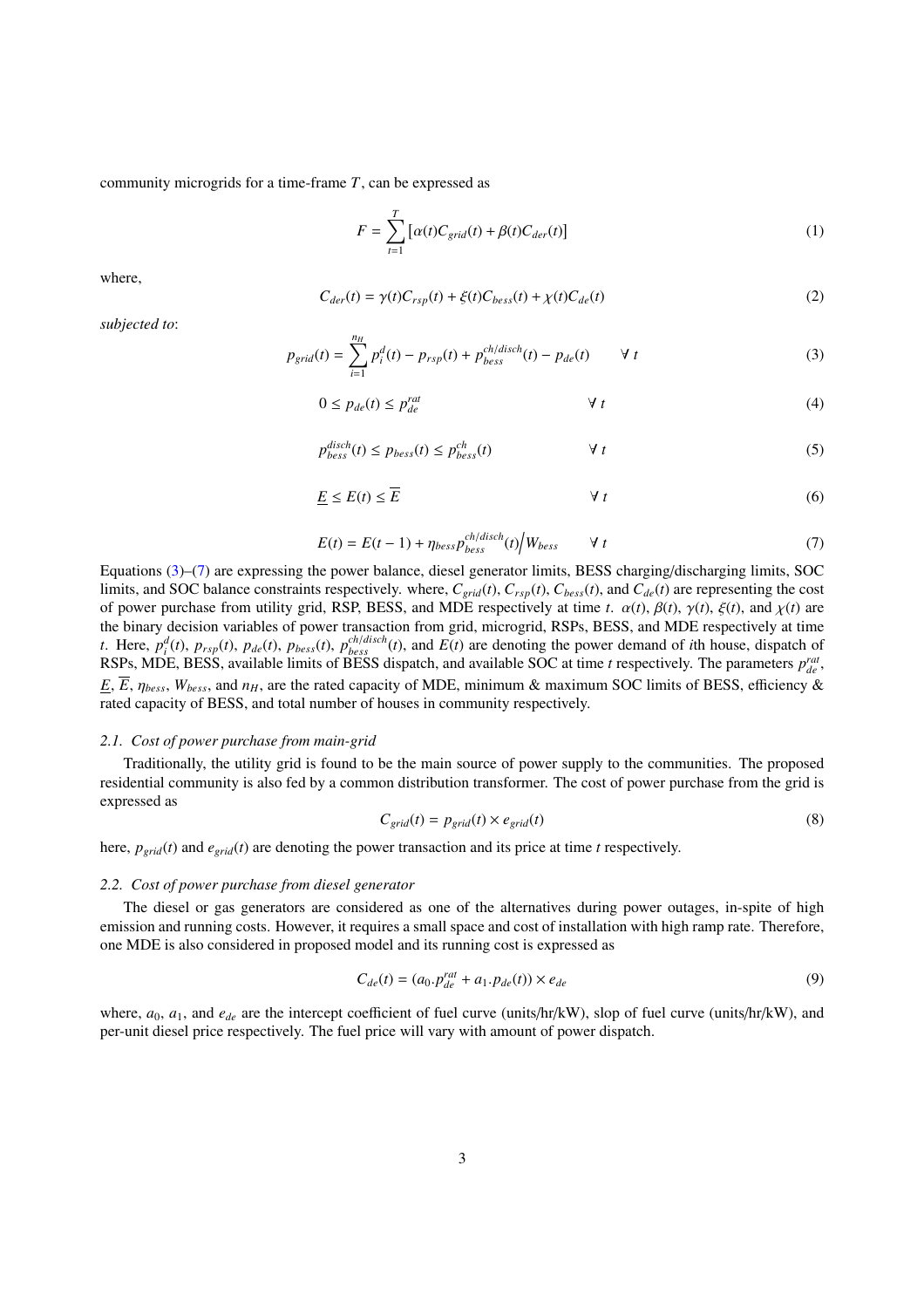### *2.3. Cost of power purchase from roof-top solar photovoltaics*

In proposed schemes, the RSPs are being deployed on the roofs under some agreements between house owner(s) and investors. A long-term FITs plans are adopted for RSPs, cheaper than the utility grids [\[19\]](#page-7-18). The cost of power purchase from RSPs is expressed as

$$
C_{rsp}(t) = p_{rsp}(t) \times e_{rsp} \tag{10}
$$

$$
p_{rsp}(t) = \begin{cases} p_{rsp}^{rat} & \text{if } s(t) \ge s_{rat} \\ p_{rsp}^{rat} & \text{if } s(t) < s_{rat} \end{cases} \tag{11}
$$

here, *ersp*, *p rat rsp*, *s*(*t*), *srat* are the price of per unit power purchase from RSPs, rated capacity of RSPs, solar irradiation at time '*t*' and rated solar irradiation of RSPs respectively.

#### *2.4. Cost of power purchase from battery energy storage systems*

The optimal deployments and operational management may generate enormous amount of benefits for utilities, consumers, BESS owners [\[20,](#page-7-19) [21\]](#page-7-20). In proposed model, BESS is also assumed to be deployed by third-party who sells power to community microgrids under FP contract subjected to SOC availability. The cost of power purchase from BESS is defined as

<span id="page-4-0"></span>
$$
C_{bess}(t) = p_{bess}(t) \times e_{bess} \tag{12}
$$

The optimal dispatch of BESS,  $p_{bess}(t)$  is determined in each hour between available,  $p_{bess}^{ch}(t)$  and discharging,  $p_{bess}^{disch}(t)$ energy limits, as suggested by [\[20\]](#page-7-19) and, expressed in [\(13\)](#page-4-0) and [\(14\)](#page-4-1) respectively.

$$
p_{bess}^{ch}(t) = \begin{cases} 0 & \text{if } E(t) = \overline{E} \\ \frac{\overline{p}_{bess}}{\overline{E}} & \text{if } E(t) + \frac{\eta_{bess} \overline{p}_{bess}}{W_{bess}} \leq \overline{E} \\ (\overline{E} - E(t)).W_{bess} & \text{if } \overline{E} - E(t) < \frac{\eta_{bess} \overline{p}_{bess}}{W_{bess}} \end{cases}
$$
(13)

$$
p_{bess}^{disch}(t) = \begin{cases} 0 & \text{if } E(t) \le \underline{E} \\ -\underline{p_{bess}} & \text{if } E(t) - \frac{\overline{\eta_{bess}} p_{bess}}{W_{bess}} \ge \underline{E} \\ -(\overline{E(t)} - \underline{E}).W_{bess} & \text{if } E(t) - \underline{E} < \frac{\overline{\eta_{bess}} p_{bess}}{W_{bess}} \end{cases}
$$
(14)

<span id="page-4-1"></span>where,  $e_{bess}(t)$ ,  $\overline{p_{bess}}$  and  $p_{bess}$  is the cost of power purchased from BESSs in *t*th hour, maximum charging and discharging power limits of BESS or converter in an hour respectively.

#### <span id="page-4-3"></span>3. Genetic algorithm

In order to solve the proposed optimization framework, developed in Section [2,](#page-2-1) a powerful optimization method is required therefore genetic algorithm (GA) is adopted. It has strong exploration ability to search the global optimal solution for real-life engineering optimization problems [\[8,](#page-7-7) [20,](#page-7-19) [21,](#page-7-20) [22\]](#page-7-21). The optimization variables considered in this model are optimized in each hour. These can include  $\alpha(t)$ ,  $\beta(t)$ ,  $\gamma(t)$ ,  $\xi(t)$ ,  $\chi(t)$ ,  $p_{\text{bess}}(t)$ ,  $p_{\text{de}}(t)$ , and  $p_{\text{grid}}(t)$ . The structure of individual adopted in proposed GA is shown in Fig. [2.](#page-4-2) The flowchart of proposed approach is also shown in Fig. [3.](#page-5-0)

| $\left \begin{array}{c c c} \alpha(t) & \beta(t) & \gamma(t) & \xi(t) & \chi(t) & p_{bess}(t) & p_{de}(t) & p_{grid}(t) \end{array}\right $ |  |
|---------------------------------------------------------------------------------------------------------------------------------------------|--|
|---------------------------------------------------------------------------------------------------------------------------------------------|--|

<span id="page-4-2"></span>Figure 2: Structure of an individual adopted in genetic algorithm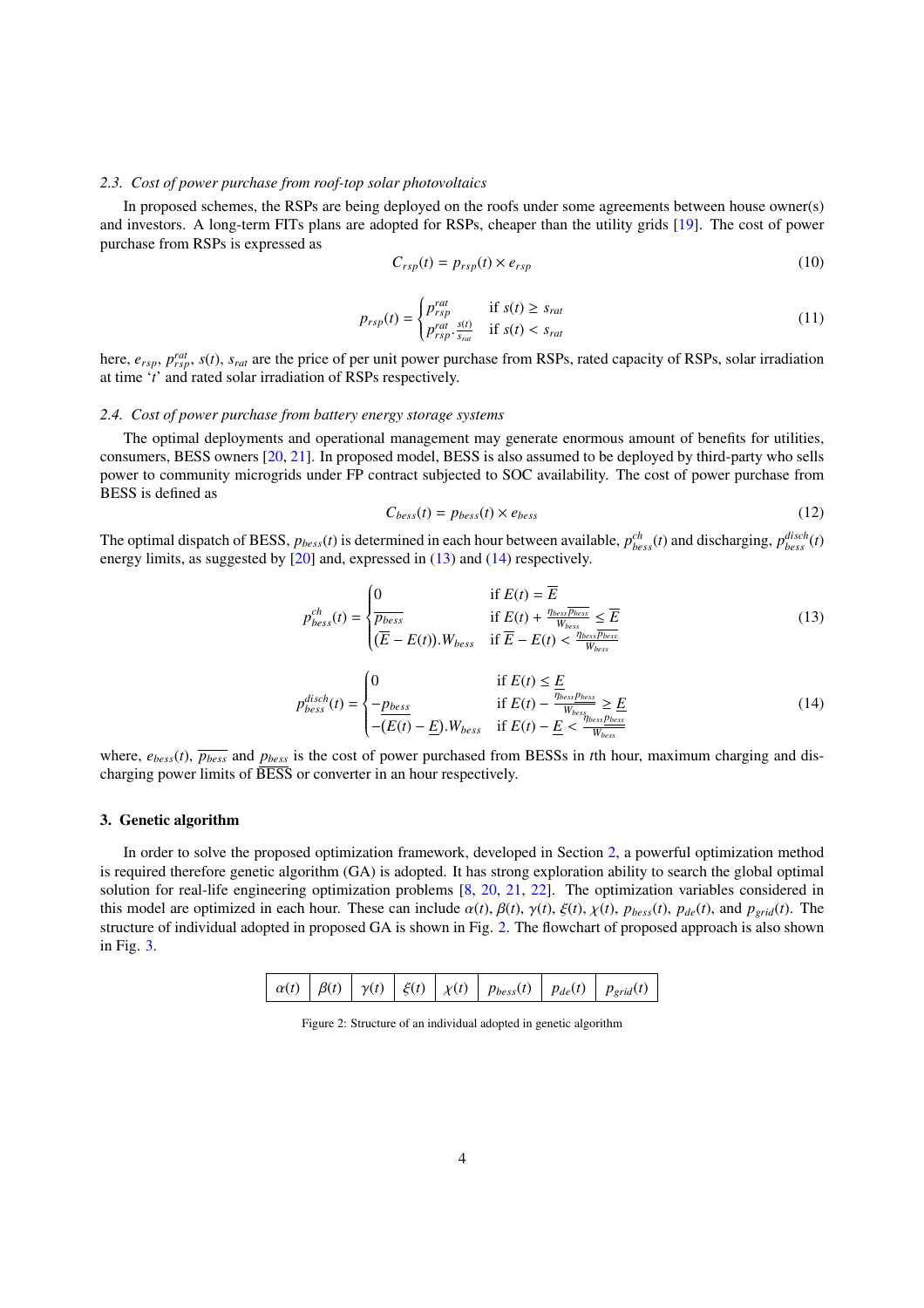

<span id="page-5-0"></span>Figure 3: Flowchart of proposed genetic algorithm based optimization model

#### 4. Case study

In this study, the demand profile of a residential community with  $n_H$ =100 houses are considered. The fuel curve characteristic of MDE and hourly multiplying factors of load demand, solar power generation and energy pricing are shown in Fig. [4.](#page-6-0) The various parameters considered in this case study are as follows: peak demand or total sanctioned load of the community=690kW, diesel price=1.20£/L, intercept coefficient of fuel curve of MDE,  $a_0$ =0.032L/hr/kW, slop of fuel curve of MDE,  $a_1$ =0.242L/hr/kW, rated capacity of MDE=100kW, diesel density in UK,  $\rho_{fuel}$ =832 g/L, average net lower heating value of the diesel,  $LHV_{fuel}$ =42.6(MJ/kg), rated capacity of RSPs=250kW, rated capacity of BESSs =200kWh, energy price of RSPs=3.93(p/kWh), energy price of BESS, =13.49(p/kWh), maximum charging/discharging of BESS in an hour, *<sup>p</sup>bess*/*pbess*=50/30kW.

Now, the proposed optimization framework developed in Section [2](#page-2-1) is solved by using the genetic algorithm presented in Section [3.](#page-4-3) The simulation results obtained are presented in Table [1.](#page-6-1) The table shows the optimal values of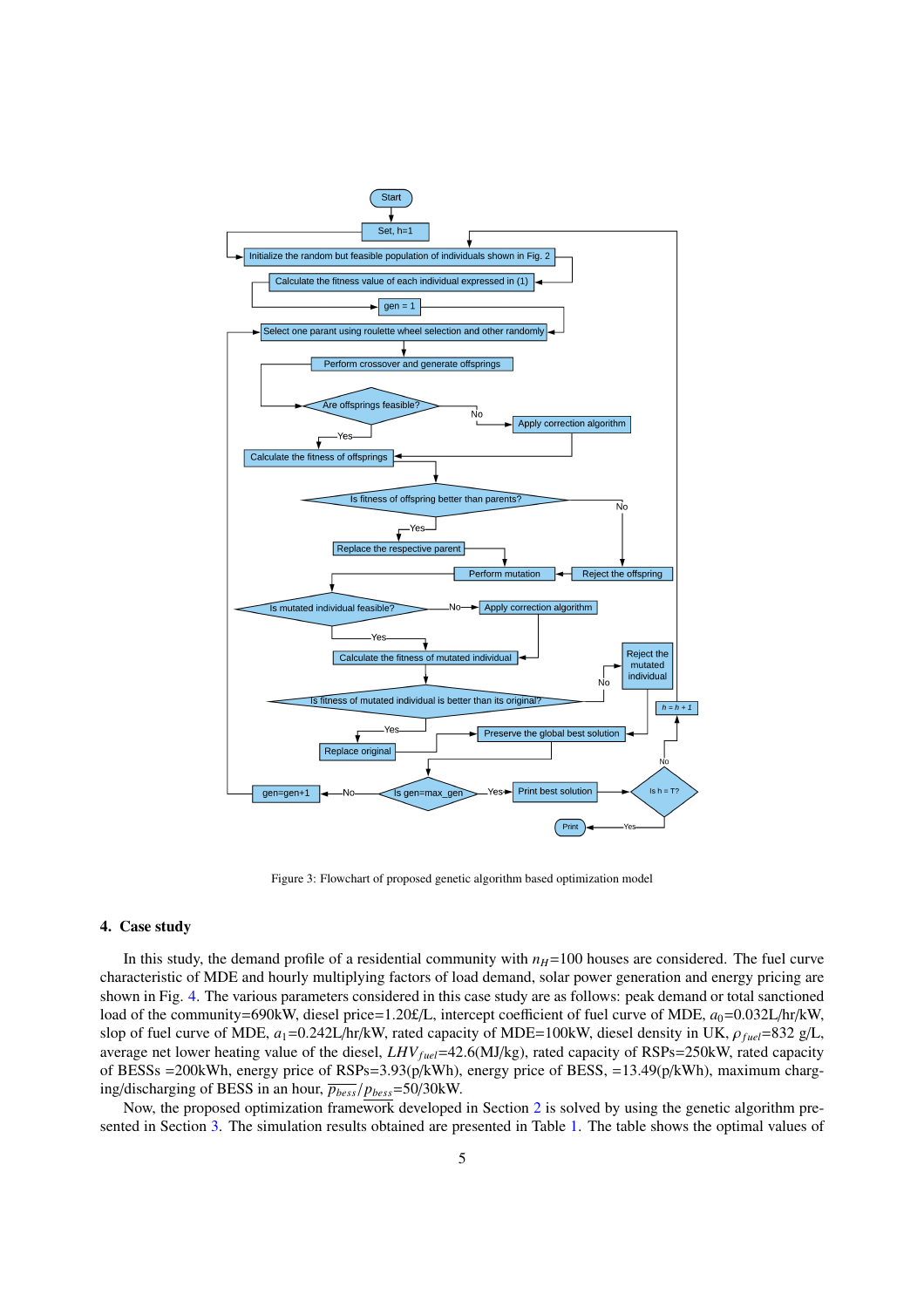

<span id="page-6-0"></span>Figure 4: (a) Fuel characteristic of MDE and hourly multiplying factor of (b) load demand (c) solar power generation (d) energy price

optimization parameters such as status of switches along dispatch of MDE and BESS. It can be observed that battery owner charges the BESS either in light load hours or high PV generation. Due to high running charges, community purchases MDE power in peak load hours only, i.e., 17:00 to 20:00. As observed from [\(9\)](#page-3-2), the MDE requires a minimum running charges of  $a_0$ ,  $p_{de}^{rat} \times e_{de} = 3.84$  £, even at zero power generation in each hour. The MDE's electrical<br>energy calculated at rated generation is found to be  $n_A = 37.07\%$  though, the alternator efficie energy calculated at rated generation is found to be  $n_{de} = 37.07\%$  though, the alternator efficiency is = 92.5%. The daily revenue collections by different stakeholders is presented in Table [2.](#page-6-2) It shows that each stakeholder is able to generate daily revenue by adopting this model. As per the available data and information, the community would be able to save 57.95 £ on each day which roughly estimated to be  $21151\pounds$ /annual at no initial investment.

<span id="page-6-1"></span>

|                                  |          |          |          |          |              |                |                |                |                |                |                | Table 1: Optimal status of switches and dispatch of community microgrid using proposed retail electricity market |                |                |                |                |     |                |     |               |                |          |          |                |
|----------------------------------|----------|----------|----------|----------|--------------|----------------|----------------|----------------|----------------|----------------|----------------|------------------------------------------------------------------------------------------------------------------|----------------|----------------|----------------|----------------|-----|----------------|-----|---------------|----------------|----------|----------|----------------|
| $Hours \rightarrow$<br>Variables |          | 2        | 3        | 4        | 5            | 6              | 7              | 8              | 9              | 10             | -11            | 12                                                                                                               | 13             | 14             | 15             | 16             | -17 | 18             | 19  | 20            | 21             | 22       | 23       | -24            |
| $\alpha \rightarrow$             |          |          |          |          |              |                |                |                |                |                |                |                                                                                                                  |                |                |                |                |     |                |     |               |                |          |          |                |
| $\beta \rightarrow$              | 1        |          |          |          |              |                |                |                |                | 1              |                |                                                                                                                  |                |                |                |                |     |                |     |               |                |          |          |                |
| $\gamma \rightarrow$             |          |          |          |          |              |                |                |                |                |                |                |                                                                                                                  |                |                |                |                |     |                |     |               |                |          |          |                |
| $\xi \rightarrow$                |          |          | $\theta$ |          |              |                | $\overline{0}$ |                | $\overline{1}$ | $\overline{0}$ |                | 47                                                                                                               | $\overline{0}$ |                |                |                |     |                |     |               | $\theta$       |          |          | $\theta$       |
| $p_{bess}$ (kW)                  | $-13$    | $-4$     | $\theta$ | $-3$     | $\theta$     | $-44$          | $\overline{0}$ | $-43$          | $-30$          | $\overline{0}$ | $-20$          | $-14$                                                                                                            | $\theta$       | 24             | 30             | 29             | 24  | 26             | 26  | 34            | $\overline{0}$ | $-3$     | $-15$    | $\overline{0}$ |
| $\chi \rightarrow$               | $\theta$ | $\theta$ | $\theta$ | $\theta$ | $\mathbf{0}$ | $\overline{0}$ | $\overline{0}$ | $\overline{0}$ | $\overline{0}$ | $\mathbf{0}$   | $\overline{0}$ | $\overline{0}$                                                                                                   | $\overline{0}$ | $\overline{0}$ | $\overline{0}$ | $\overline{0}$ |     | $\blacksquare$ |     |               | $\theta$       | $\theta$ | $\theta$ | - 0            |
| $p_{de}$ (kW)                    | $\Omega$ | $\theta$ | $\theta$ | $\Omega$ | $\theta$     | $\overline{0}$ | $\overline{0}$ | $\overline{0}$ | $\overline{0}$ | $\overline{0}$ | $\overline{0}$ | $\overline{0}$                                                                                                   | $\theta$       | $\Omega$       | $\overline{0}$ | $\theta$       | 98  | 100            | 100 | $100 \quad 0$ |                | $\theta$ | $\theta$ | $\theta$       |

<span id="page-6-2"></span>Table 2: Daily revenue generation of each stakeholder and profit of the community

| Owner(s)               | Revenue before planning $(E)$ | Revenue after planning $(E)$ | Profit of Community $(E)$ |  |  |  |  |
|------------------------|-------------------------------|------------------------------|---------------------------|--|--|--|--|
| Utility                | 1487.30                       | 1124.30                      |                           |  |  |  |  |
| MDE owner              | $\overline{\phantom{a}}$      | 207.74                       | 57.93                     |  |  |  |  |
| RSP <sub>s</sub> owner | -                             | 71.29                        |                           |  |  |  |  |
| <b>BESS</b> owner      | -                             | 26.04                        |                           |  |  |  |  |

# 5. Conclusions

In order to facilitate the competition in power retail with transparent DUoS of distributors, a novel business model is developed in this paper. Under the proposed framework, multiple power suppliers/sellers are placed in front of